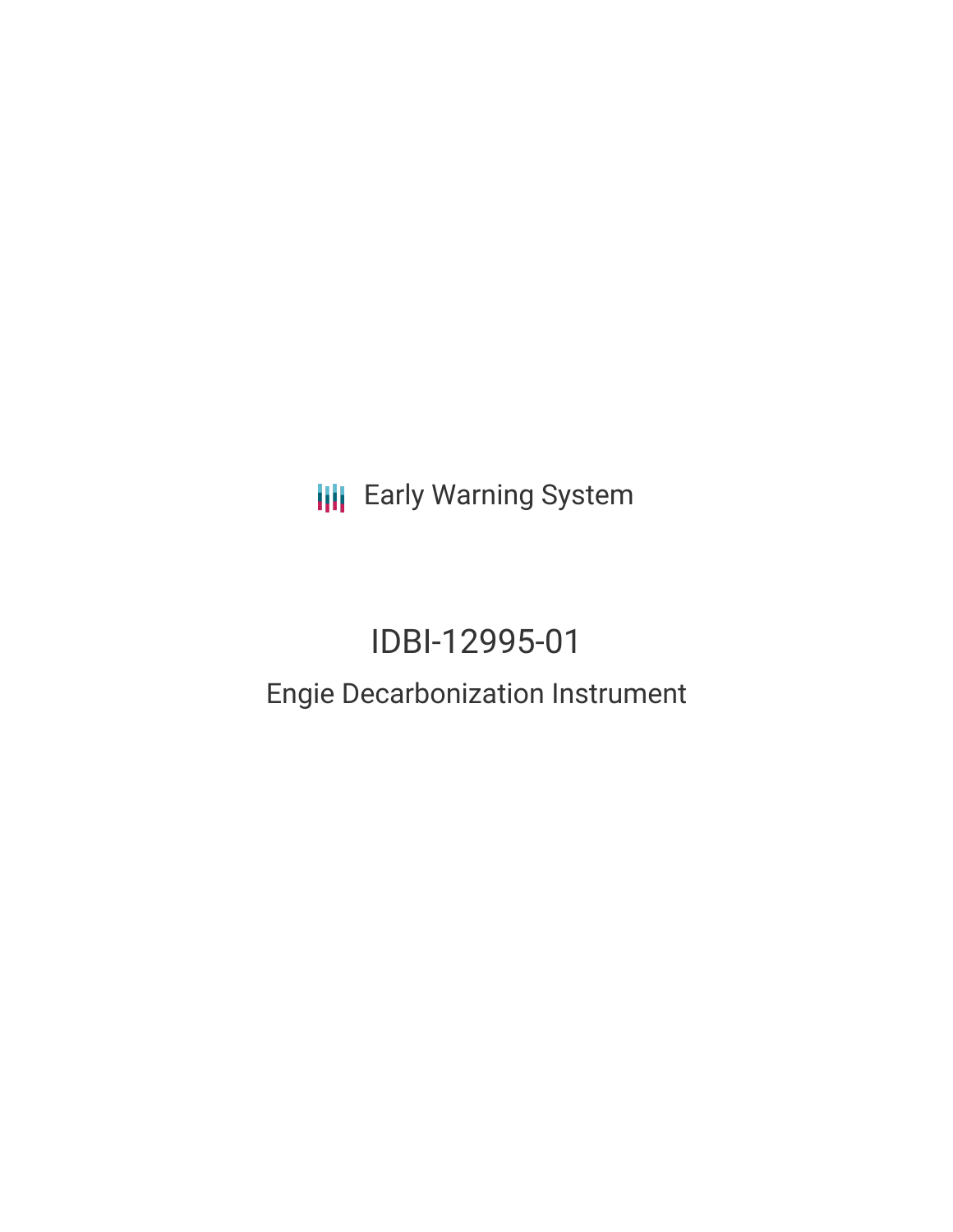

### **Quick Facts**

| <b>Countries</b>               | Chile                    |
|--------------------------------|--------------------------|
| <b>Specific Location</b>       | Calama, Tocopilla        |
| <b>Financial Institutions</b>  | IDB Invest (IDBI)        |
| <b>Status</b>                  | Proposed                 |
| <b>Bank Risk Rating</b>        | B                        |
| <b>Voting Date</b>             | 2020-05-26               |
| <b>Borrower</b>                | Engie Energia Chile S.A. |
| <b>Sectors</b>                 | Energy                   |
| <b>Investment Type(s)</b>      | Fund, Loan               |
| <b>Investment Amount (USD)</b> | \$125.00 million         |
| <b>Project Cost (USD)</b>      | \$152.90 million         |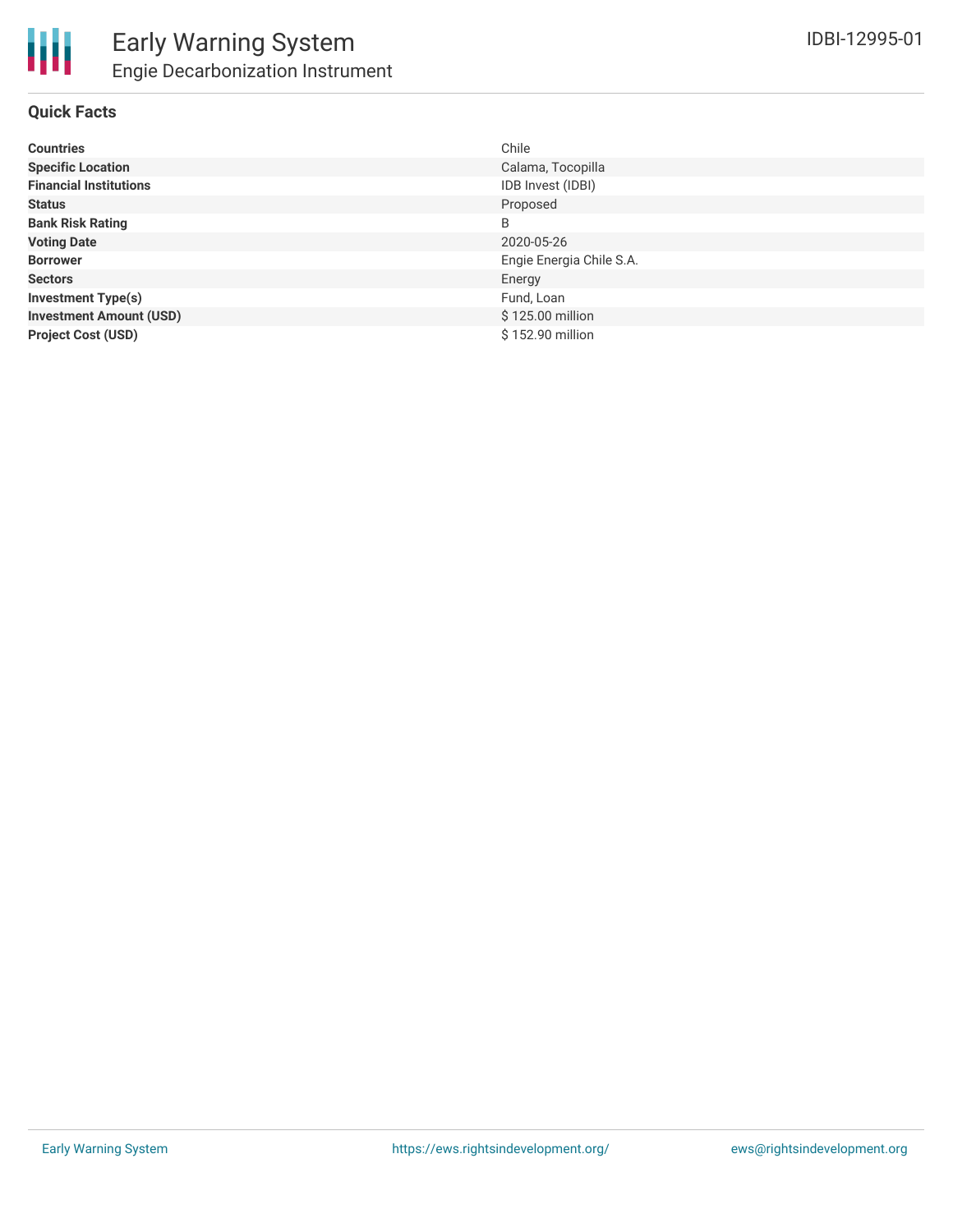

#### **Project Description**

The project aims to support Engie Energia Chile ("EECL" or the "Company") in the construction and operation of the Wind Calama (the "Project"), a wind project with an installed capacity of 151.2 megawatts ("MW"), to be located near the city of Calama in the Antofagasta Region, Chile. The energy produced will replace the anticipated decommissioning of units U14 and U15 of EECL, each with a capacity of 125 MW that are part of the Tocopilla Thermoelectric Plant ("TTP"). The estimated cost of the Project is US\$152.9 million. IDB Invest will participate in the transaction through a senior loan of up to 12 years, for an amount of US\$110.0 million. In parallel, IDB Invest will mobilize resources of the Clean Technology fund ("CTF") for up to US\$15.0 million, to complement the Project's financing.

The main objective of this operation is to deploy a pilot financial instrument that supports decarbonization activities in Chile, by monetizing a clean technology project's actual displacement of CO2 emissions of existing fossil fuel fired power assets. In the absence of a carbon credits market, the financing structure will establish a minimum price for the emissions through a lower financing cost in the CTF loan. Methodology of this mechanism is being developed alongside a technical consultant, so that it can be replicated in other projects in Chile and in Latin America and the Caribbean, with the broader objective to foster the development of a carbon credits market.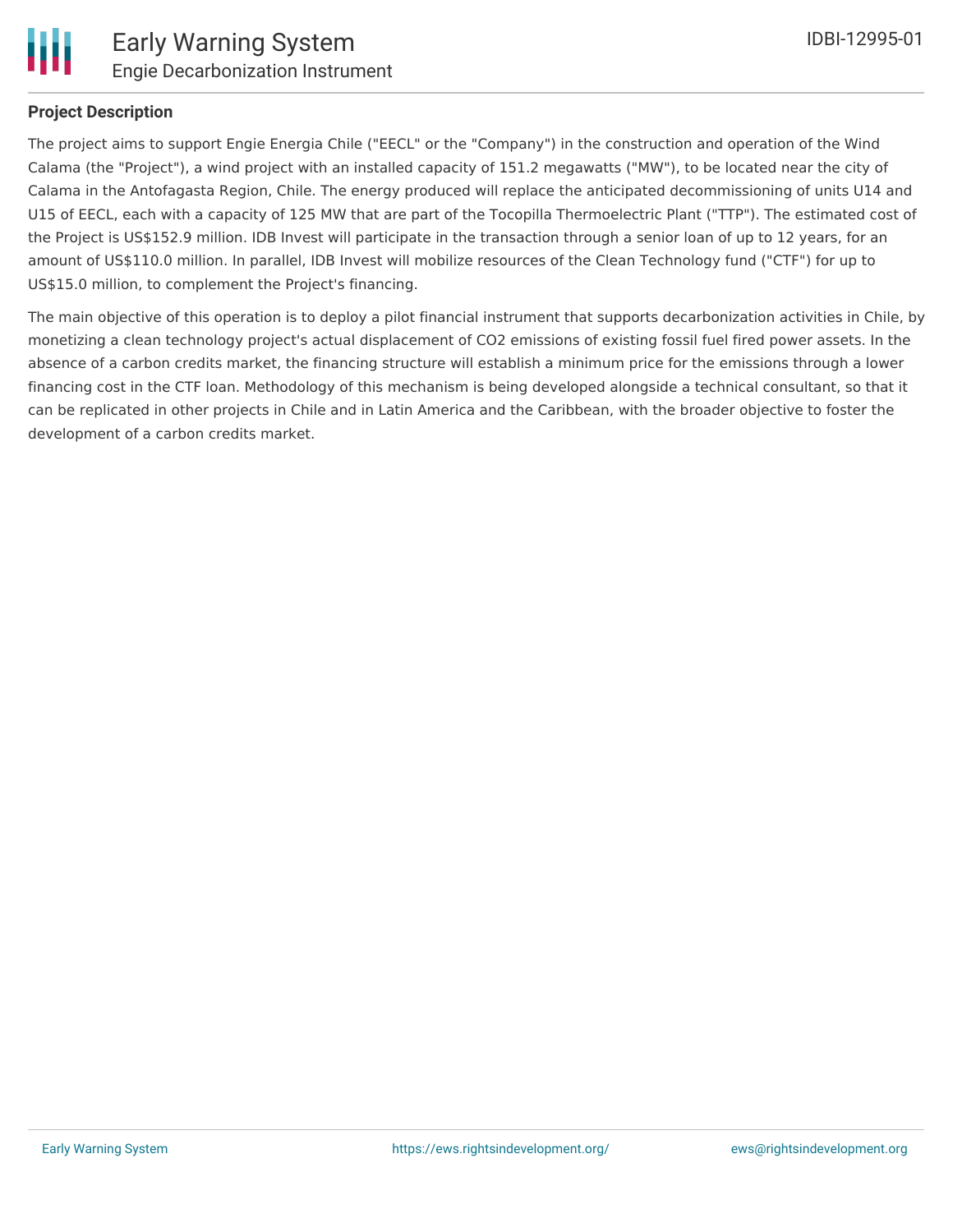#### **Investment Description**

• IDB Invest (IDBI)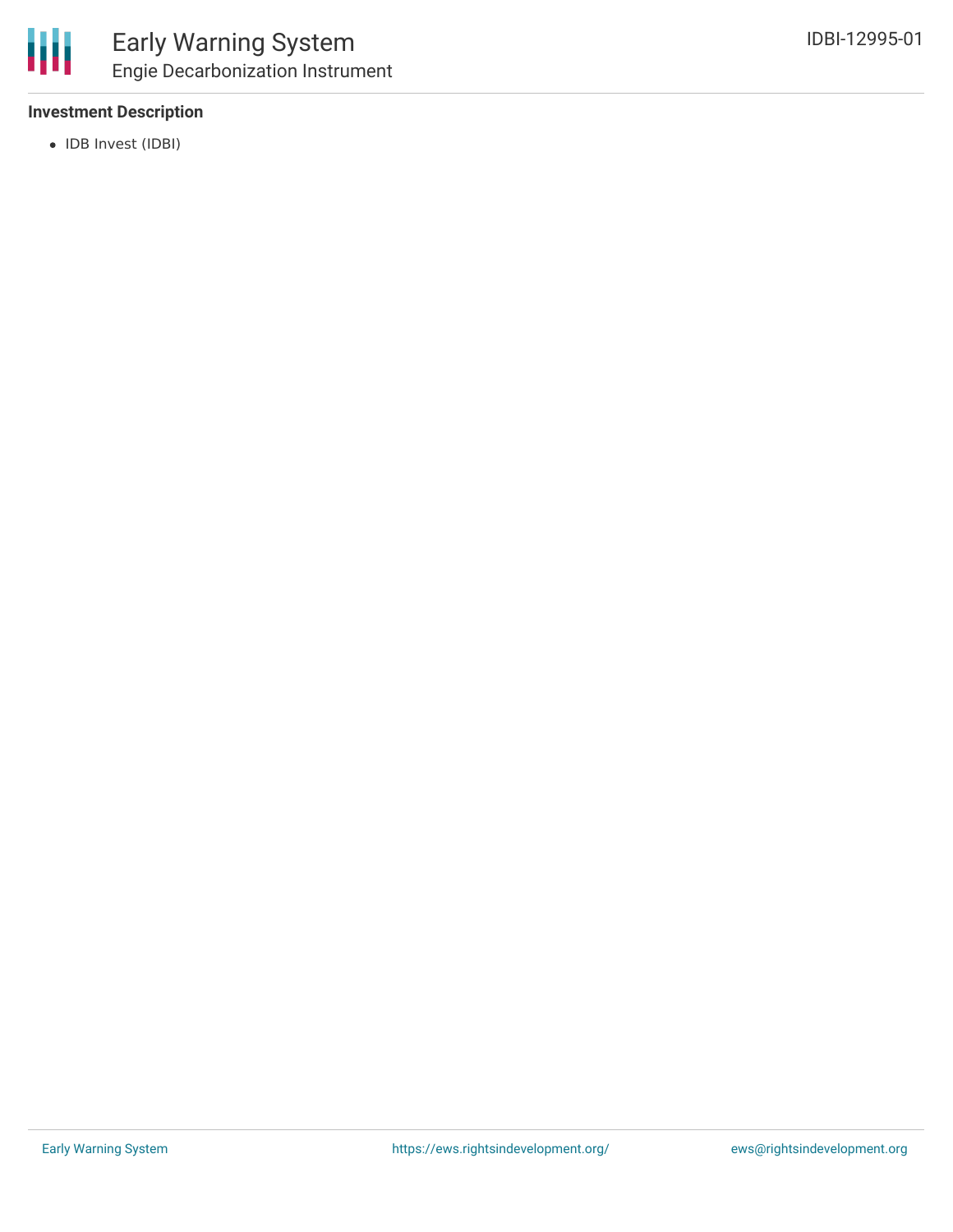

## Early Warning System

Engie Decarbonization Instrument

| <b>Private Actor 1</b> | <b>Private Actor</b><br>Role | <b>Private Actor</b><br>1 Sector | <b>Relation</b> | <b>Private Actor 2</b> | <b>Private Actor</b><br>? Role | <b>Private Actor</b><br>2 Sector |  |
|------------------------|------------------------------|----------------------------------|-----------------|------------------------|--------------------------------|----------------------------------|--|
| -                      |                              |                                  |                 | Engie SA               | Client                         | . .                              |  |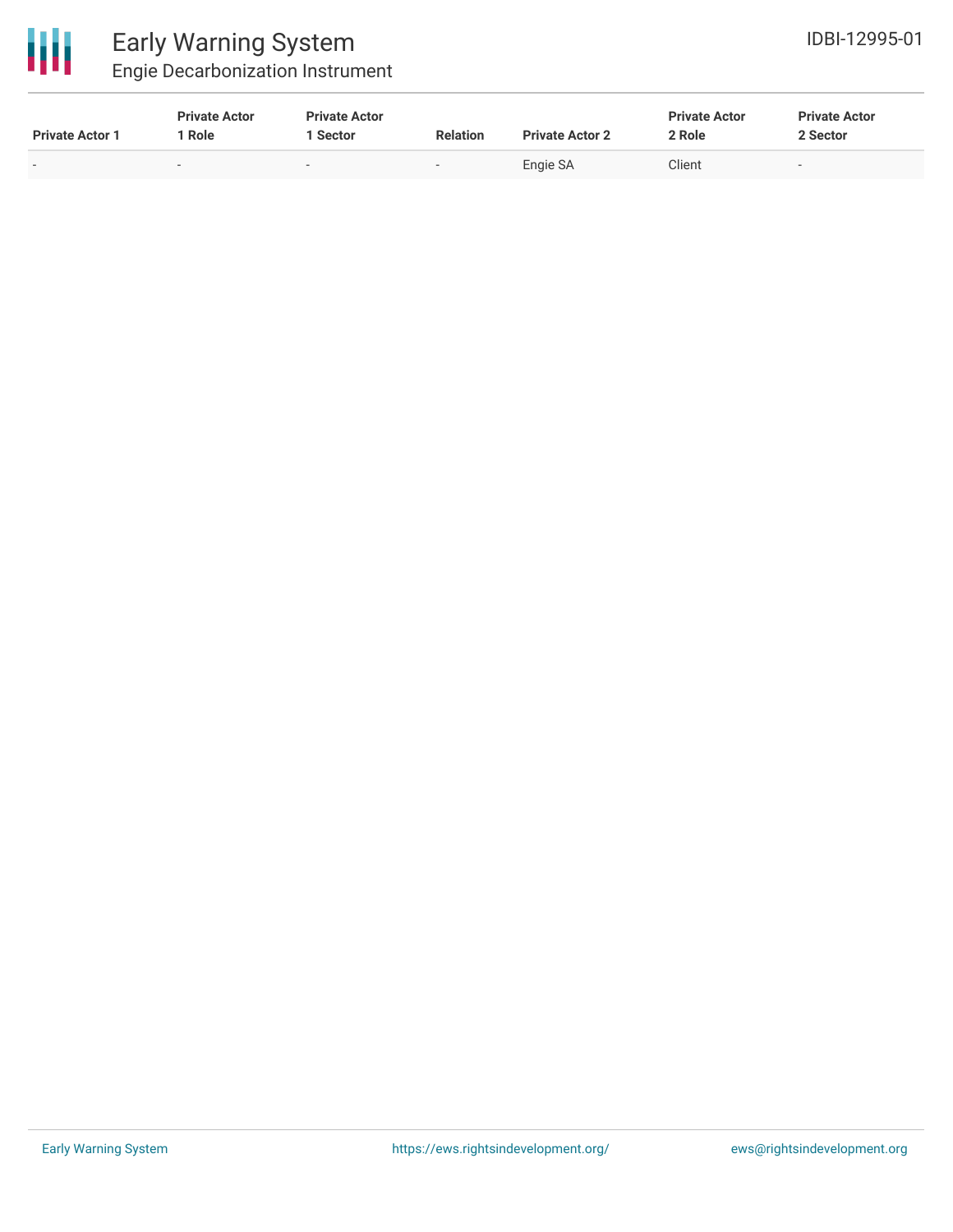

#### **Contact Information**

For inquiries about the Project, contact: Client Contact name: Bernardita Infante Title: Head Corporate Finance Phone number: +562 2353 3205 / +569 6617 3006 email address: Bernardita.infante@engie.com

Client Contact name: Jose Miguel Higueras Title: Corporate Finance Officer Phone number: +562 2783 1146 / +569 3396 6417 email address: Jose.higueras@engie.com

#### ACCOUNTABILITY MECHANISM OF IADB

The Independent Consultation and Investigation Mechanism (MICI) is the independent complaint mechanism and fact-finding body for people who have been or are likely to be adversely affected by an Inter-American Development Bank (IDB) or Inter-American Investment Corporation (IIC)-funded project. If you submit a complaint to MICI, they may assist you in addressing the problems you raised through a dispute-resolution process with those implementing the project and/or through an investigation to assess whether the IDB or IIC is following its own policies for preventing or mitigating harm to people or the environment. You can submit a complaint by sending an email to MICI@iadb.org. You can learn more about the MICI and how to file a complaint at http://www.iadb.org/en/mici/mici,1752.html (in English) or http://www.iadb.org/es/mici/mici,1752.html (Spanish).